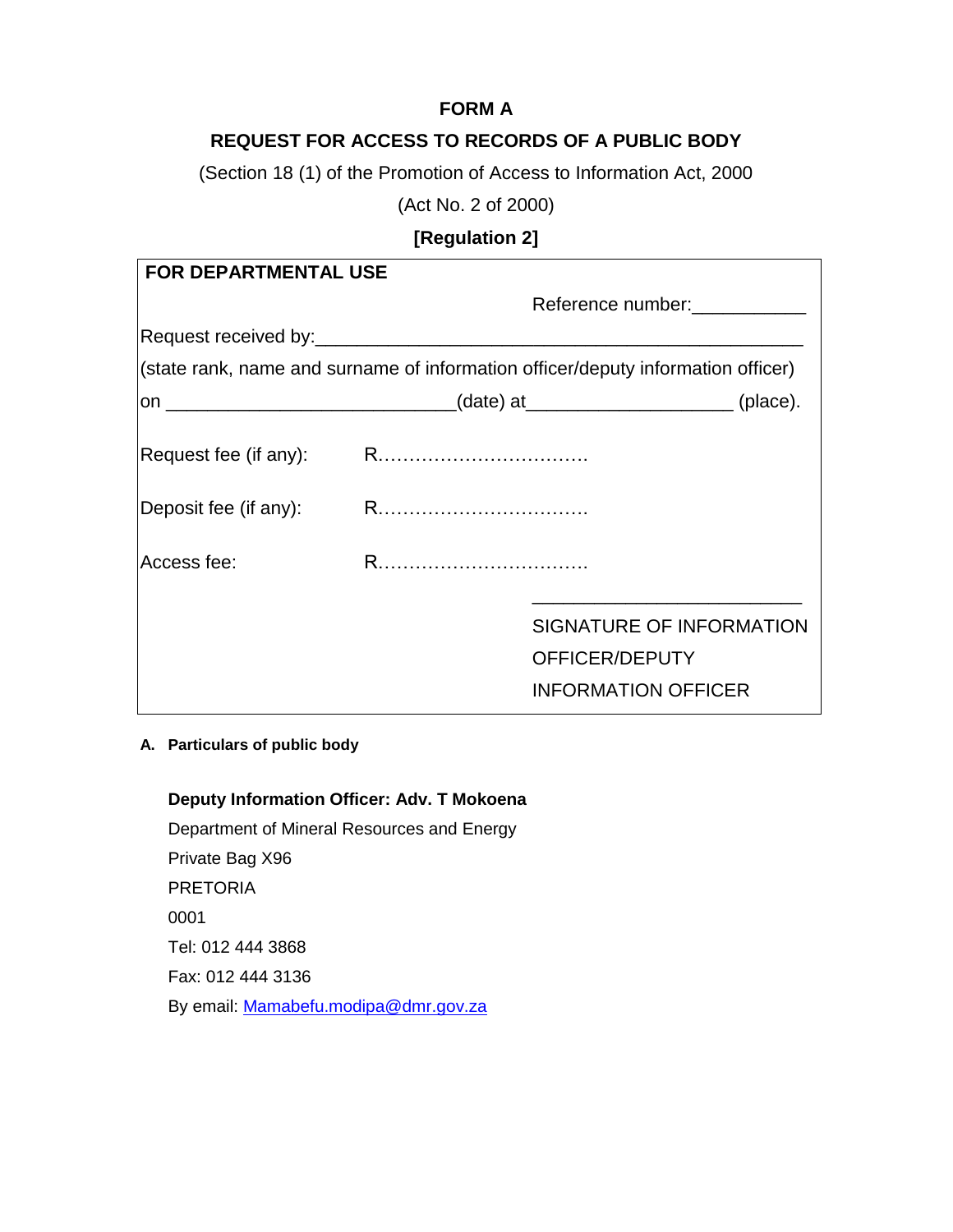#### **B. Particulars of person requesting access to the record**

- *(a) The particulars of the person who requests access to the record must be recorded below.*
- *(b) Furnish an address and/or fax number in the Republic to which information must be sent*
- *(c) Proof of the capacity in which the request is made, if applicable, must be attached.*

|                                            | Name of organisation: Centre for Environmental Rights                 |
|--------------------------------------------|-----------------------------------------------------------------------|
| <b>Registration number: 2009/020736/08</b> |                                                                       |
| <b>Postal address:</b>                     | 2 <sup>nd</sup> Floor, Springtime Studios, 1 Scott Road, Observatory, |
|                                            | Cape Town, 7925                                                       |
| Fax number:                                | +27 86 730 9098                                                       |
| Telephone number:                          | +27 21 447 1647/083 275 2010                                          |
| <b>E-Mail Address:</b>                     | dmidgley@cer.org.za                                                   |

Capacity in which request is made, when made on behalf of another person: **N/A**

#### **C. Particulars of person on whose behalf request is made**

*This section must be completed ONLY if a request for information is made on behalf of another person.* 

#### **N/A**

### **D. Particulars of record**

- *(a) Provide full particulars of the record to which access is requested, including the reference number if that is known to you, to enable the record to be located.*
- *(b) If the provided space is inadequate please continue on a separate folio and attach it to this form. The requester must sign all the additional folios.*
- **1. Description of record or relevant part of the record:**

### **Copies of the following records are requested:**

1. Mineral Sands Resources (Pty) Ltd (MSR) operates the Tormin Mineral Sands Mine ("Tormin Mine") on the West Coast, Western Cape Province. MSR is a subsidiary of Mineral Commodities Limited (MRC).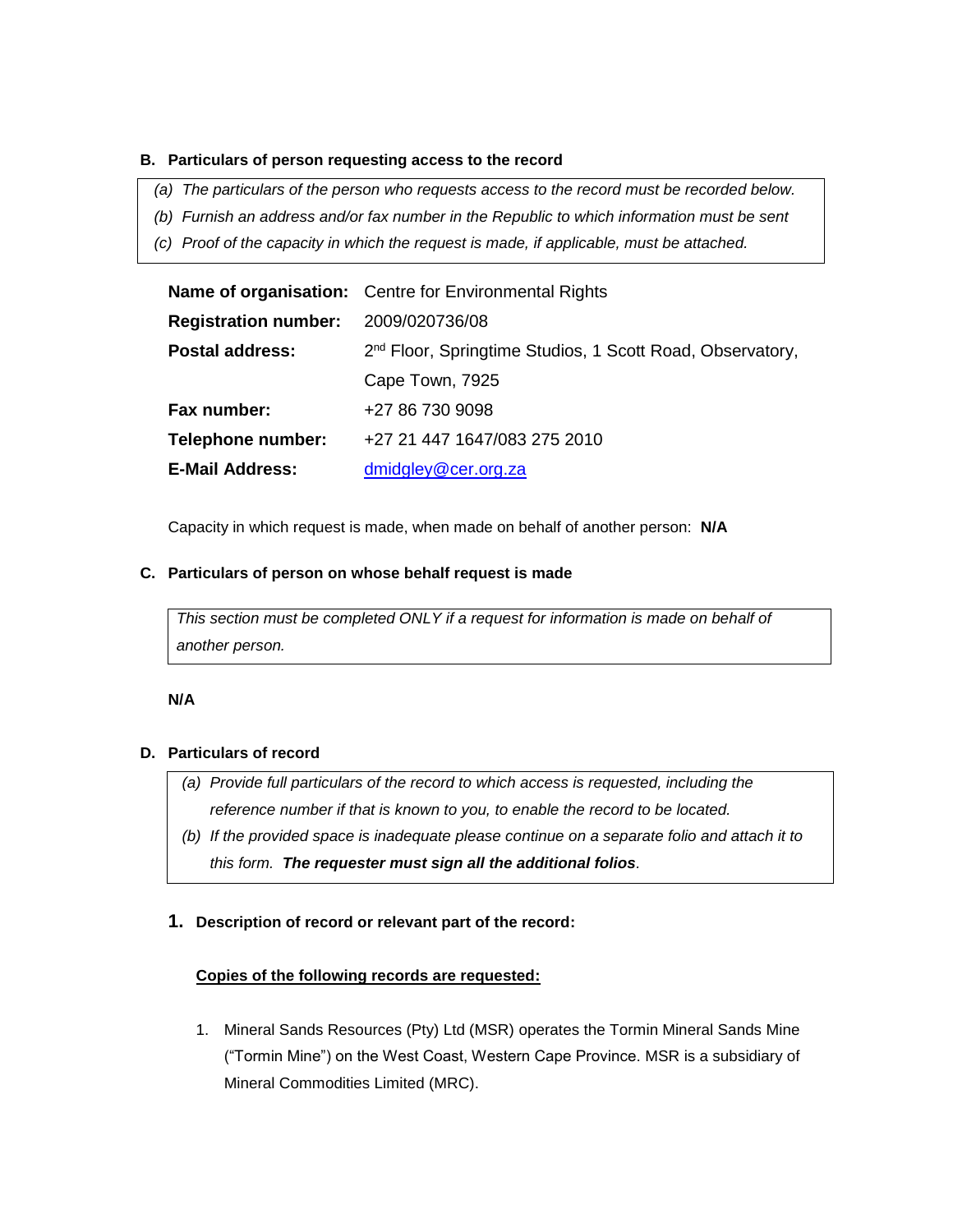- 2. On 6 July 2021, the Centre for Environmental Rights (CER) wrote to the Department of Mineral Resources and Energy (DMRE) requesting confirmation as to whether an order in terms of section 93 of the Mineral and Petroleum Resources Development Act 28 of 2002 (MPRDA) had been issued to MSR in the last 12 months in relation to its Tormin Mine.
- 3. On 9 July 2021, the DMRE responded to the CER confirming that a section 93 notice was issued to MSR and that the notice is still in effect and has not been set aside ("the section 93 notice"). The DMRE advised that the CER lodge a request in terms of the PAIA for a copy of the section 93 notice. A copy of this correspondence between the CER and the DMRE is annexed hereto as "**Annexure A**".
- 4. We accordingly request a copies of the following records:
	- a. the section 93 notice issued by the DMRE to MSR; and
	- b. any correspondence between the DMRE and MSR (and/or MRC) regarding the above section 93 order.

## **E. Fees**

- *(a) A request for access to a record, other than a record containing personal information about yourself, will be processed only after a request fee has been paid.*
- *(b) You will be notified of the amount required to be paid as the request fee.*
- *(c) The fee payable for access to a record depends on the form in which access is required and the reasonable time required to search for and prepare a record.*
- *(d) If you qualify for exemption of the payment of any fee, please state the reason for exemption.*

Reason for exemption from payment of fees:

### **F**. **Form of access to record**

*If you are prevented by a disability to read, view or listen to the record in the form of access provided for in 1 to 4 hereunder, state your disability and indicate in which form the record is required.* 

| Disability: | Form in which record is required: |
|-------------|-----------------------------------|
|             |                                   |
|             |                                   |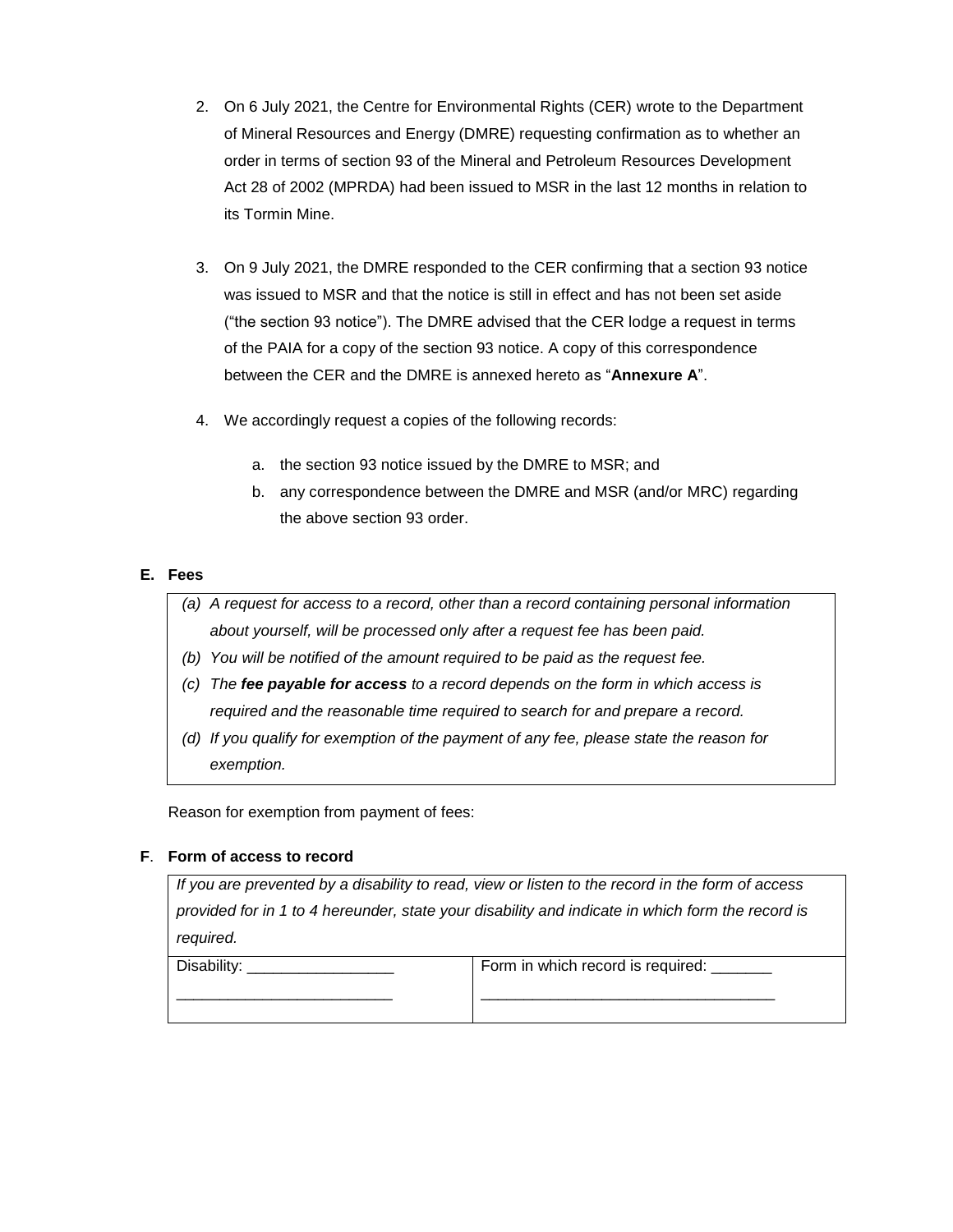|                                                                                                   | Mark the appropriate box with an "X".                                              |  |                                                                                  |                                     |                           |         |            |           |  |  |  |
|---------------------------------------------------------------------------------------------------|------------------------------------------------------------------------------------|--|----------------------------------------------------------------------------------|-------------------------------------|---------------------------|---------|------------|-----------|--|--|--|
| <b>NOTES:</b>                                                                                     |                                                                                    |  |                                                                                  |                                     |                           |         |            |           |  |  |  |
| (a)                                                                                               | Your indication as to the required form of access depends on the form in which the |  |                                                                                  |                                     |                           |         |            |           |  |  |  |
|                                                                                                   | record is available.                                                               |  |                                                                                  |                                     |                           |         |            |           |  |  |  |
| (b)                                                                                               | Access in the form requested may be refused in certain circumstances. In such a    |  |                                                                                  |                                     |                           |         |            |           |  |  |  |
|                                                                                                   | case you will be informed if access will be granted in another form.               |  |                                                                                  |                                     |                           |         |            |           |  |  |  |
| (c)<br>The fee payable for access to the record, if any, will be determined                       |                                                                                    |  |                                                                                  |                                     |                           |         |            |           |  |  |  |
| partly by the form in which access is requested.                                                  |                                                                                    |  |                                                                                  |                                     |                           |         |            |           |  |  |  |
| 1.                                                                                                | If the record is in printed form:                                                  |  |                                                                                  |                                     |                           |         |            |           |  |  |  |
| X                                                                                                 | Copy of record*                                                                    |  | Inspection of record                                                             |                                     |                           |         |            |           |  |  |  |
| 2.                                                                                                | If record consists of visual images:                                               |  |                                                                                  |                                     |                           |         |            |           |  |  |  |
| (this includes photographs, slides, video recordings, computer-generated                          |                                                                                    |  |                                                                                  |                                     |                           |         |            |           |  |  |  |
| images, sketches, etc).                                                                           |                                                                                    |  |                                                                                  |                                     |                           |         |            |           |  |  |  |
|                                                                                                   | copy of the images*<br>view the images<br>X                                        |  |                                                                                  |                                     | transcription of the      |         |            |           |  |  |  |
|                                                                                                   |                                                                                    |  |                                                                                  |                                     |                           | images* |            |           |  |  |  |
| 3.                                                                                                |                                                                                    |  | If record consists of recorded words or information which can be reproduced in   |                                     |                           |         |            |           |  |  |  |
| sound:                                                                                            |                                                                                    |  |                                                                                  |                                     |                           |         |            |           |  |  |  |
|                                                                                                   | Listen to the                                                                      |  | transcription of soundtrack*                                                     |                                     |                           |         |            |           |  |  |  |
|                                                                                                   | soundtrack (audio                                                                  |  | (written or printed document)<br>X.                                              |                                     |                           |         |            |           |  |  |  |
|                                                                                                   | cassette)                                                                          |  |                                                                                  |                                     |                           |         |            |           |  |  |  |
|                                                                                                   |                                                                                    |  |                                                                                  |                                     |                           |         |            |           |  |  |  |
|                                                                                                   |                                                                                    |  | 4. If record is held on computer or in an electronic or machine - readable form: |                                     |                           |         |            |           |  |  |  |
|                                                                                                   | Printed copy of                                                                    |  | Printed copy derived                                                             |                                     | copy in computer readable |         |            |           |  |  |  |
| record*                                                                                           |                                                                                    |  | from the record*                                                                 | form*(stiffy or compact disc)<br>X. |                           |         |            |           |  |  |  |
|                                                                                                   |                                                                                    |  |                                                                                  |                                     |                           |         | <b>YES</b> | <b>NO</b> |  |  |  |
|                                                                                                   | * If you requested a copy or transcription of a record (above), do you wish the    |  |                                                                                  |                                     |                           |         |            | X         |  |  |  |
| copy or transcription to be posted to you?                                                        |                                                                                    |  |                                                                                  |                                     |                           |         |            |           |  |  |  |
|                                                                                                   |                                                                                    |  |                                                                                  |                                     |                           |         |            |           |  |  |  |
| A postal fee is payable.                                                                          |                                                                                    |  |                                                                                  |                                     |                           |         |            |           |  |  |  |
| Note that if the record is not available in the language you prefer, access may be granted in the |                                                                                    |  |                                                                                  |                                     |                           |         |            |           |  |  |  |
| language in which the record is available.                                                        |                                                                                    |  |                                                                                  |                                     |                           |         |            |           |  |  |  |
| In which language would you prefer the record? English                                            |                                                                                    |  |                                                                                  |                                     |                           |         |            |           |  |  |  |
|                                                                                                   |                                                                                    |  |                                                                                  |                                     |                           |         |            |           |  |  |  |

## **G. Notice of decision regarding request for access**

You will be notified in writing whether your request has been approved/denied. If you wish to be informed thereof in another manner, please specify the manner and provide the necessary